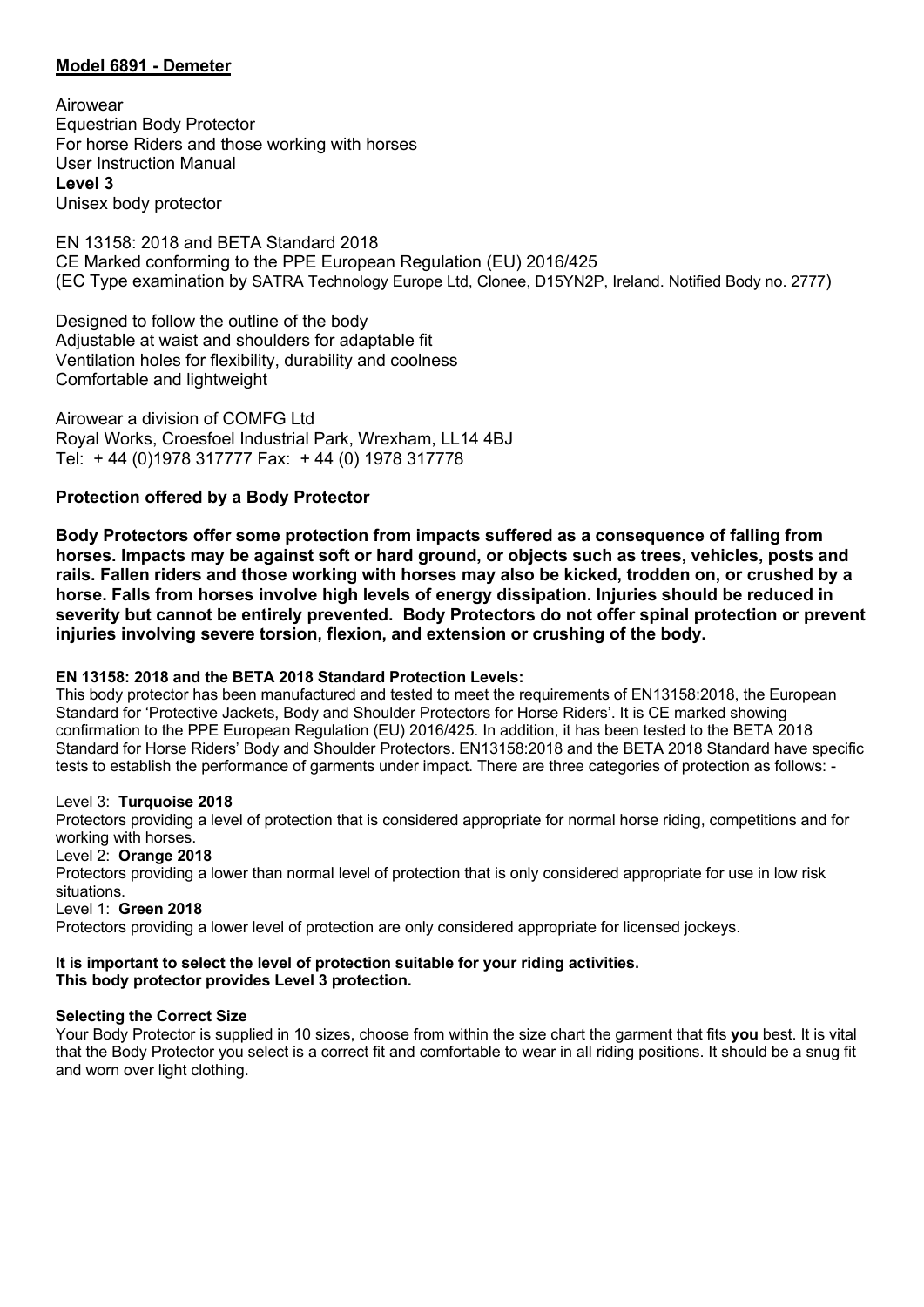# **Garment Size**

Take the three measurements A, B, C shown in the pictogram then select the correct size from the size chart. Take into consideration the back length ref D when selecting the appropriate length of garment.

Dimension A – Chest: measured around the largest part of the chest Dimension B – Waist: measured around the waist above the hips and close to the lower rib Dimension C – Waist to Waist Over Shoulder: measured from front waist to back waist over the chest and shoulder. Dimension D – Back Length of the actual garment



**Chest and Waist adjustment**: Loosen the side straps and put on your body protector before doing up the zip. Adjust the side straps to achieve a comfortable fit. Press the hook and loop together firmly. If any **red warning marker** is showing the garment is not the correct size and the next size up should be tried. Do not ride with your body protector loose on your body.

**Shoulder adjustment:** At the shoulder the **Red warning marker** must be covered by the back shoulder strap before the front securing strap is fastened and pressed down.

### **Body Coverage**

When correctly fitted your body protector should cover the following areas of the body:-

- The whole circumference of the torso.
- The front should reach at least 25mm below the bottom middle rib.
- The top of the back of the protector should just reach the prominent bone at the base of the neck (seventh cervical vertebra)
- The back of the body protector should come down as close to the tail bone as possible without touching the saddle.

The protective panels must meet and overlap at the shoulders and sides at all times, to aid this there are contrast coloured **red warning markers** on the waist and shoulder loop fastening which should not be visible when the garment is fitted correctly. Always ensure the whole length of the hook fastening is in contact with the loop fastening.

### **Additional Safety Products**

You should always wear a helmet meeting an appropriate standard.

### **Caring for your Body Protector**

Your Body Protector cover should only be surface washed by hand with warm water and a mild detergent. Dry flat away from sources of heat.

Wash care symbols for the cover explained.











Hand Wash Do Not Bleach Do Not Iron Do Not Dry Clean Do Not Tumble Dry

### **Zip Fastener**

To maximise the life of your zip fastener please ensure that the side adjustments are loosened before you do up your zip. Failure to do this may result in it tearing away from the fabric or damage to the zip end.

### **Storage**

Lay flat in a clean, dry place away from direct sunlight and extremes of temperature. Avoid storing under heavy or sharp objects.

### **Temperature**

The impact absorbing materials used in this garment are sensitive to temperature performing best between 5ºC-25ºC. If exposed to low temperatures the foam may become brittle and break, before using, allow to return to the ambient temperature range when the foam will regain its flexibility. Above 25ºC the foam will become excessively soft and its performance may be significantly reduced.